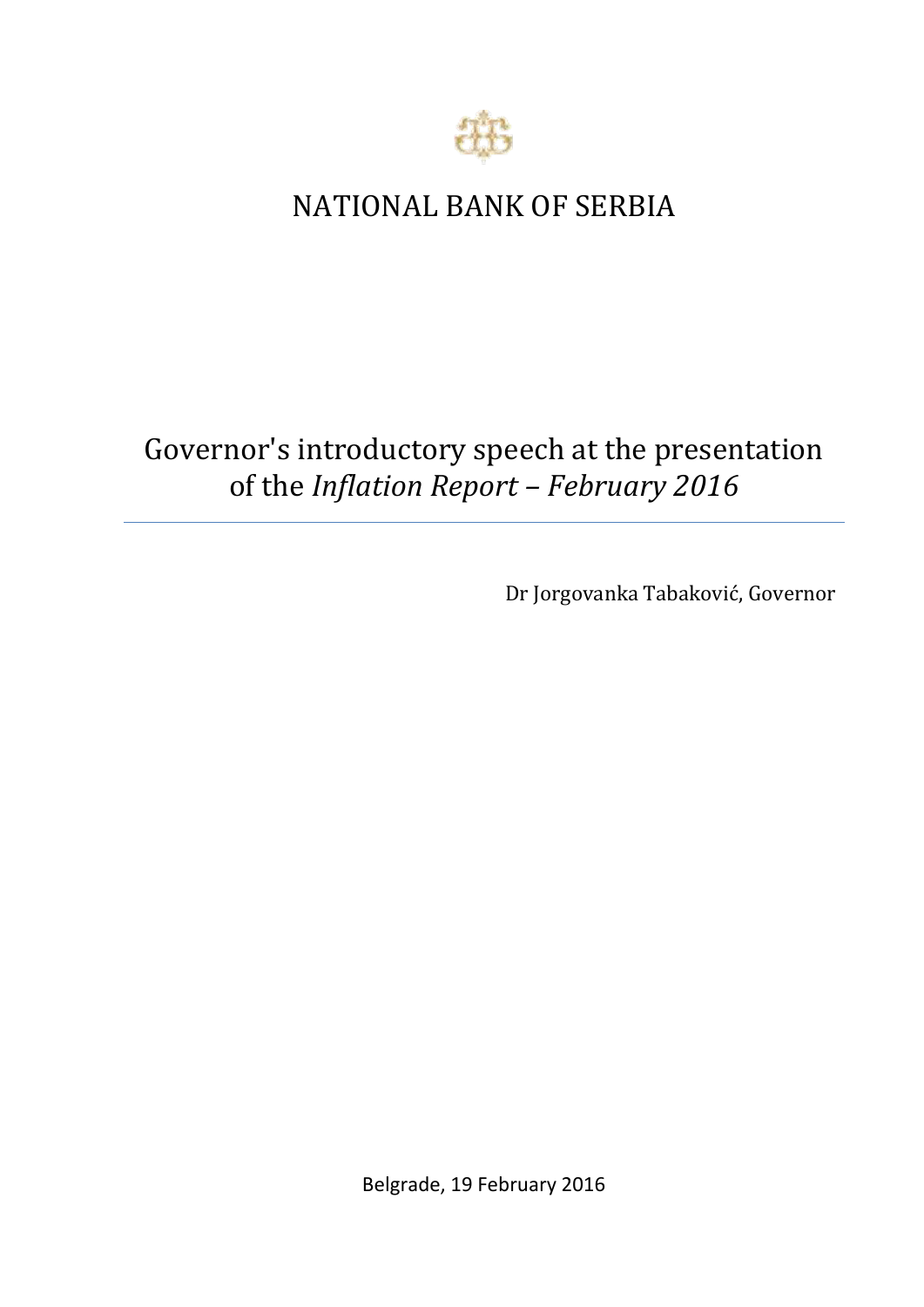## *Ladies and gentlemen, dear guests,*

Welcome to the presentation of the *Inflation Report*, where we will give an overview of recent monetary and macroeconomic trends and set out our expectations for the period ahead.

I believe that in the coming period too we all want to see Serbia as a competitive and fast-growing economy, economy driven by investment and exports. We have no doubt whatsoever that investment, exports and economic activity will continue to grow in the years to come. What gives us reason for optimism is Serbia's potential for development, our reform-minded government and the National Bank of Serbia's commitment to maintaining price and financial stability. Our optimism is also based on the results achieved thus far, including monetary and macroeconomic stability, robust fiscal adjustment, reduced external imbalances, improved business and investment environment… These results were also recognized by international institutions – the International Monetary Fund, World Bank, European Commission, European Bank for Reconstruction and Development, rating agencies and other globally renowned institutions.

In contrast to them, some local critics ascribe the good results to a "fortunate" set of circumstances and measures taken by other central banks. Because of this I want to underline today that we have achieved the said results relying solely on our own capacities, even though we were faced with numerous challenges coming from the international environment.

No one can refute the fact that inflation in Serbia has been low and stable for more than two years. Inflation in Serbia is around 2% and hence comparable to inflation in other European countries. That this is not due to a "fortunate" set of circumstances or to globally low inflation is shown by the experience of countries where inflation is still significantly above the target. High inflation in those countries is due to macroeconomic imbalances and depreciation of national currencies in conditions of volatile capital flows. Despite challenges, we managed to deliver both price stability and relative stability of the exchange rate. We managed to deliver and to maintain them owing to our well-timed and carefully thought out measures that were coordinated with fiscal policy. As a result we have had a significant reduction in internal and external imbalances, and you will hear the figures from my colleagues later on. In a nutshell, amounting to 3.7% of GDP the budget deficit was almost halved last year, while the current account deficit was cut by one fifth and was fully covered by foreign direct investment.

In addition, the public often debates whether the noticeable fall in bank lending rates and the cost of government borrowing is attributable more to the monetary easing of the National Bank of Serbia or the European Central Bank. I will give you nothing but facts. The fall in dinar lending rates began in September 2013, after the National Bank of Serbia initiated a cycle of key policy rate cuts in May that year. Since then, we have lowered the key policy rate by 7.5 pp, to its record low of 4.25%. During that period, banks reduced their rates on dinar loans to the private sector by 10.1 pp, to 8.8%, which